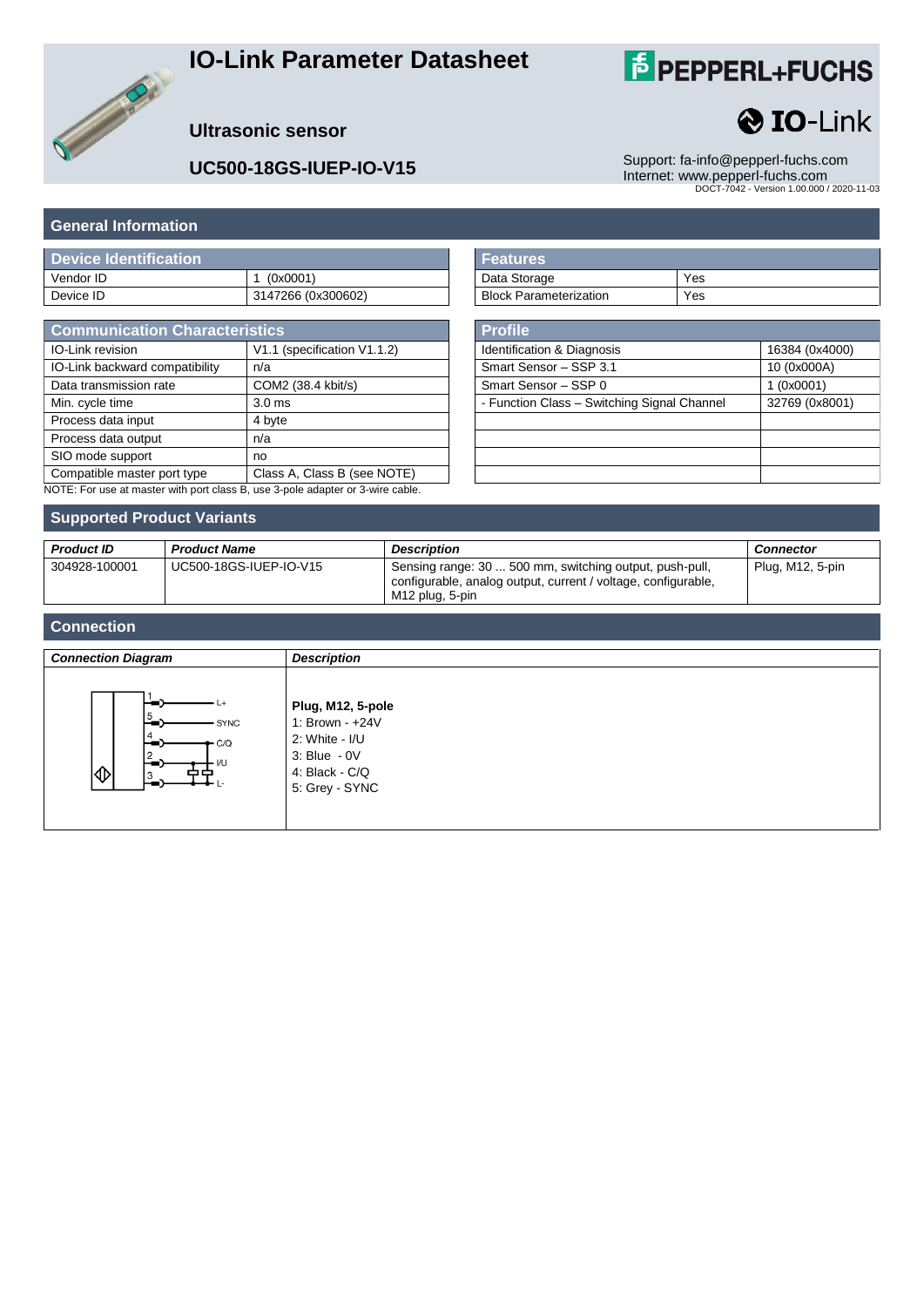|           | <b>Process Data</b>       |             |        |                 |       |             |                                                                |
|-----------|---------------------------|-------------|--------|-----------------|-------|-------------|----------------------------------------------------------------|
|           | <b>Process Data Input</b> |             |        |                 |       |             |                                                                |
| Sub       | <b>Name</b>               | Data type   | Length | <b>Bitoffs.</b> | Value | <b>Unit</b> | <b>Description</b>                                             |
| $\cdot$ 1 | Measurement Value         | Integer     | 16 bit | 16              | 0.850 | mm          | Shows the current measurement value.                           |
|           |                           |             |        |                 | 32764 |             | No measurement data                                            |
| .2        | Scale                     | Integer     | 8 bit  | 8               |       |             | Shows the multiplier for the measurement value - 10exp(scale). |
|           |                           |             |        |                 | $-3$  |             |                                                                |
| .3        | SSC1 - Switching Signal   | Bool        | 1 bit  | $\Omega$        |       |             | Shows the current status of the switching signal 1.            |
|           |                           |             |        |                 | 0     |             | Low                                                            |
|           |                           |             |        |                 |       |             | High                                                           |
| $\cdot$ 4 | SSC2 - Switching Signal   | <b>Bool</b> | 1 bit  |                 |       |             | Shows the current status of the switching signal 1.            |
|           |                           |             |        |                 | 0     |             | Low                                                            |
|           |                           |             |        |                 |       |             | High                                                           |

NOTE: The process data input content can be accessed in addition over parameter 'Process Data Input' at index 40 (0x28)

### **Parameter Data**

| <b>Identification</b> |                                 |               |           |                     |                                                |                                                                                             |     |                |
|-----------------------|---------------------------------|---------------|-----------|---------------------|------------------------------------------------|---------------------------------------------------------------------------------------------|-----|----------------|
| <b>Index</b>          | <b>Parameter</b>                | <b>Access</b> | Data type | Length              | <b>Default</b>                                 | <b>Description</b>                                                                          |     | $DS$ $R$       |
| 16 (0x10)             | Vendor Name                     | ro            | String    | 13 byte             | Pepperl+Fuchs                                  | The vendor name that is assigned<br>to a Vendor ID.                                         |     |                |
| 17(0x11)              | <b>Vendor Text</b>              | ro            | String    | 29 byte             | www.pepperl-fuchs.com/io-link                  | Additional information about the<br>vendor.                                                 |     |                |
| 18 (0x12)             | <b>Product Name</b>             | ro            | String    | max.<br>30 byte     | See table<br><b>Supported Product Variants</b> | Complete product name.                                                                      |     |                |
| 19 (0x13)             | Product ID                      | ro            | String    | 13 byte             | See table<br><b>Supported Product Variants</b> | Vendor-specific product or type<br>identification (e.g., item number or<br>model number).   |     |                |
| 20 (0x14)             | <b>Product Text</b>             | ro            | String    | max.<br>30 byte     | Ultrasonic sensor                              | Additional product information for<br>the device.                                           |     |                |
| 21 (0x15)             | <b>Serial Number</b>            | ro            | String    | 14 byte             |                                                | Unique, vendor-specific identifier of<br>the individual device.                             |     |                |
| 22 (0x16)             | <b>Hardware Revision</b>        | ro            | String    | 7 byte              | HW**.**                                        | Unique, vendor-specific identifier of<br>the hardware revision of the<br>individual device. |     |                |
| 23 (0x17)             | <b>Firmware Revision</b>        | ro            | String    | 7 byte              | FW**.**                                        | Unique, vendor-specific identifier of<br>the firmware revision of the<br>individual device. |     |                |
| 24 (0x18)             | <b>Application Specific Tag</b> | rw            | String    | max.<br>32 byte     | Your automation, our passion.                  | Possibility to mark a device with<br>user- or application-specific<br>information.          | Y   | E              |
| 25 (0x19)             | <b>Function Tag</b>             | rw            | String    | max.<br>32 byte     | ***                                            | Possibility to mark a device with<br>function-specific information.                         | Υ   | $\mathsf F$    |
| 26 (0x1A)             | <b>Location Tag</b>             | rw            | String    | max.<br>32 byte     | ***                                            | Possibility to mark a device with<br>location-specific information.                         | Y I | $\overline{F}$ |
| 191<br>(0xBF)         | Unique Product ID               | ro            | String    | max.<br>128<br>byte |                                                | Provides a unique instance<br>identification compliant to DIN-<br>SPEC 91406.               |     |                |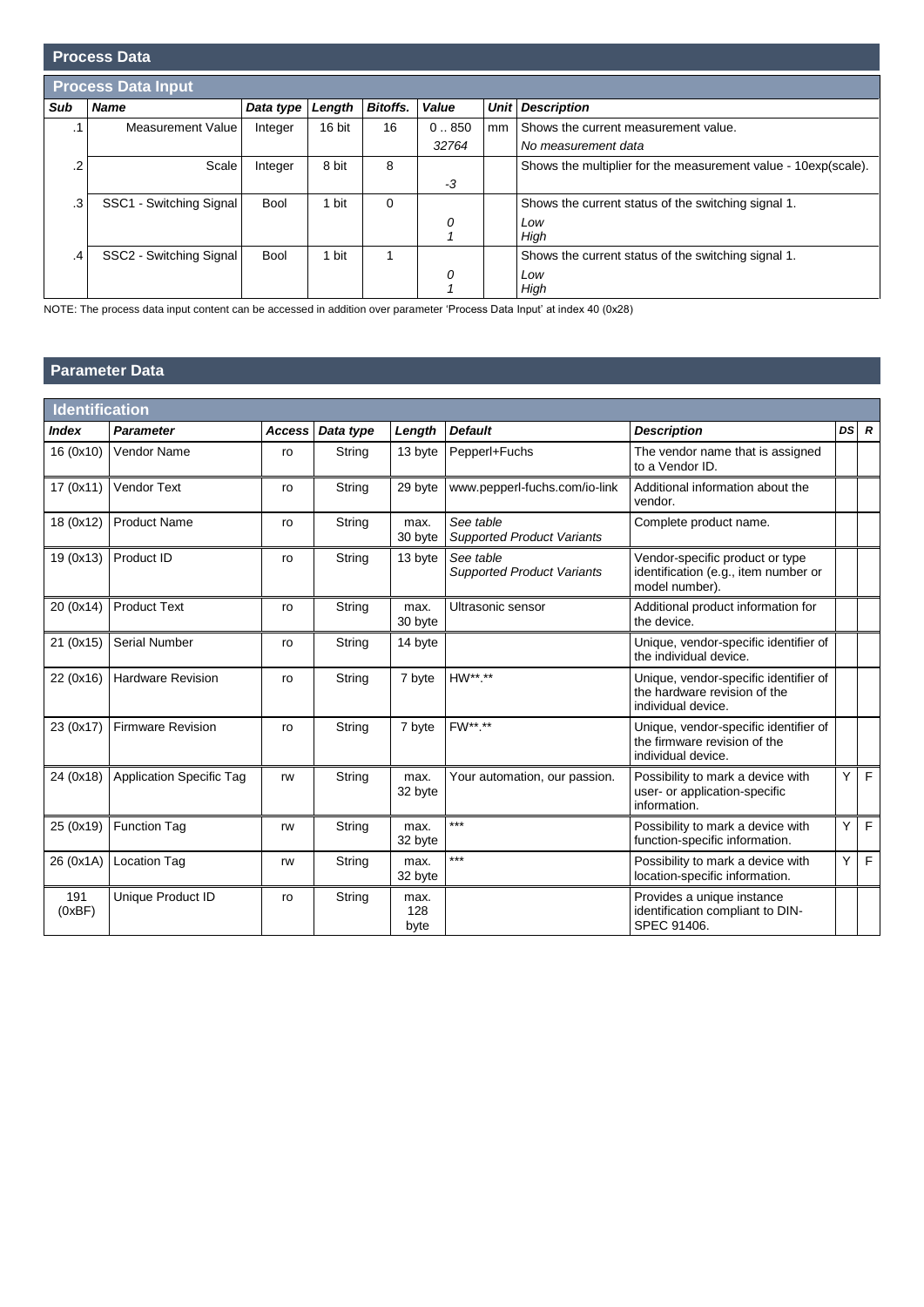| <b>Diagnosis</b>  |                                                      |        |                      |         |                 |                |                                             |      |                                                                                                                                                                          |    |                  |
|-------------------|------------------------------------------------------|--------|----------------------|---------|-----------------|----------------|---------------------------------------------|------|--------------------------------------------------------------------------------------------------------------------------------------------------------------------------|----|------------------|
| Index<br>.sub     | <b>Parameter</b>                                     | Access | Data type            | Length  | <b>Bitoffs.</b> | <b>Default</b> | Value                                       | Unit | <b>Description</b>                                                                                                                                                       | DS | $\boldsymbol{R}$ |
| 36 (0x24)         | <b>Device Status</b>                                 | ro     | UInteger             | 8 bit   |                 | 0              | 0<br>1<br>$\overline{\mathbf{c}}$<br>3<br>4 |      | Indicator for the current device<br>condition and diagnosis state.<br>Device is OK<br>Maintenance required<br>Out of specification<br><b>Functional check</b><br>Failure |    | F                |
| 37 (0x25)         | <b>Detailed Device Status</b>                        | ro     | Array <sup>S0</sup>  | 9 byte  |                 |                |                                             |      | List of all currently pending events<br>in the device.                                                                                                                   |    | F                |
| .1                | Element 1                                            |        | Octetstr             | 3 byte  | 24              | 0              |                                             |      |                                                                                                                                                                          |    |                  |
| .2                | Element 2                                            |        | Octetstr             | 3 byte  | 12              | 0              |                                             |      |                                                                                                                                                                          |    |                  |
| .3                | Element 3                                            |        | Octetstr             | 3 byte  | $\mathbf 0$     | 0              |                                             |      |                                                                                                                                                                          |    |                  |
| 127<br>(0x7F)     | <b>Indication Control</b>                            | rw     | Record <sup>S0</sup> | 8 bit   |                 |                |                                             |      | Provides control functions for<br>diagnosis purposes for indicators<br>or display.                                                                                       |    | F                |
| .1                | Locator Indication                                   | rw     | Boolean              | 1 bit   | $\mathbf 0$     | 0              | 0<br>1                                      |      | Enables a defined flashing pattern<br>of the indicator LEDs for better<br>spotting a sensor in field<br>application.<br><b>Disabled</b><br>Enabled                       |    | F                |
| 224<br>(0xE0)     | <b>Operating Hours</b>                               | ro     | UInteger             | 32 bit  |                 |                | $0$<br>$2^{32} - 1$                         |      | Shows the overall hours of<br>operation since initial<br>commissioning.                                                                                                  |    |                  |
| 232<br>(0xE8)     | Device Characteristic                                | ro     | Record <sup>S0</sup> | 6 byte  |                 |                |                                             |      | Shows relevant key characteristics<br>of the device for use in<br>applications.                                                                                          |    |                  |
| .1                | <b>Measurement Range</b><br>Min                      | ro     | Integer              | 16 bit  | 32              |                |                                             |      | Shows the minimum specified<br>measurement range.                                                                                                                        |    |                  |
| .2                | <b>Measurement Range</b><br>Max                      | ro     | Integer              | 16 bit  | 16              |                |                                             |      | Shows the maximum specified<br>measurement range.                                                                                                                        |    |                  |
| .3                | <b>Supply Current</b><br>Requirement                 | ro     | UInteger             | 16 bit  | $\mathbf 0$     |                |                                             | mA   | Shows the maximum specified<br>supply current for the device<br>excluding load.                                                                                          |    |                  |
| 16512<br>(0x4080) | <b>Measurement Data</b><br><b>Channel Descriptor</b> | ro     | Record <sup>S0</sup> | 11 byte |                 |                |                                             |      | Descriptor containing<br>characteristic data of the<br>measurement data channel<br>(process data MV).                                                                    |    |                  |
| .1                | Lower Limit                                          | ro     | Integer              | 32 bit  | 56              |                |                                             |      | Shows the upper value of<br>measurement range.                                                                                                                           |    |                  |
| $\cdot$           | <b>Upper Limit</b>                                   | ro     | Integer              | 32 bit  | 24              |                |                                             |      | Shows the maximum specified<br>measurement range.                                                                                                                        |    |                  |
| .3                | Unit Code                                            | ro     | UInteger             | 16 bit  | 8               |                |                                             |      | Shows the unique code for the<br>physical unit.                                                                                                                          |    |                  |
| $\cdot$           | Scale                                                | ro     | Integer              | 8 bit   | $\mathbf 0$     |                |                                             |      | Shows the multiplier for<br>measurement value -<br>10exp(scale).                                                                                                         |    |                  |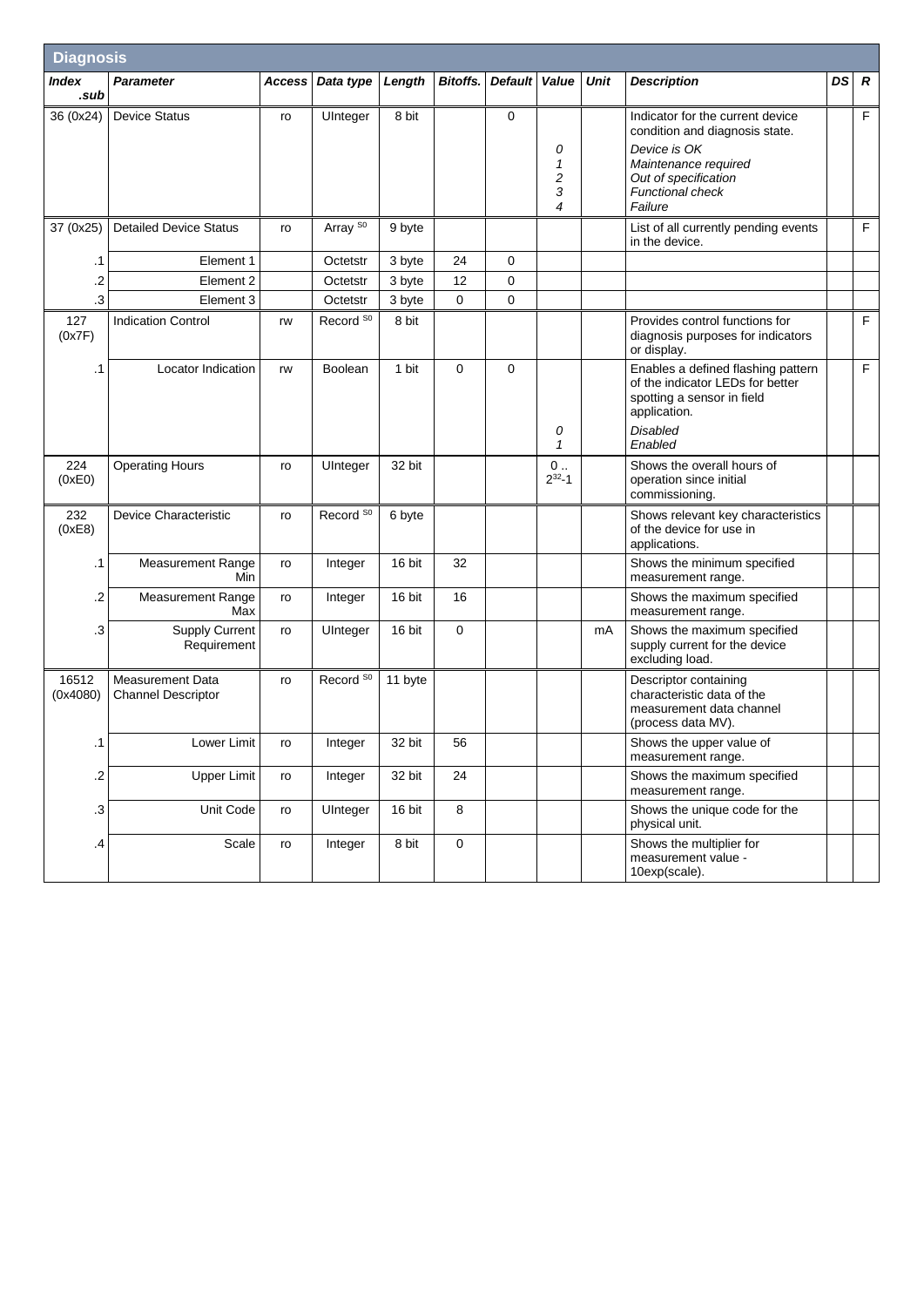| <b>Parameterization &amp; Configuration</b> |                  |                 |        |           |        |                 |                |                                    |             |                                                                                                                                     |    |                  |
|---------------------------------------------|------------------|-----------------|--------|-----------|--------|-----------------|----------------|------------------------------------|-------------|-------------------------------------------------------------------------------------------------------------------------------------|----|------------------|
| Index<br>.sub                               | <b>Parameter</b> |                 | Access | Data type | Length | <b>Bitoffs.</b> | <b>Default</b> | Value                              | <b>Unit</b> | <b>Description</b>                                                                                                                  | DS | $\boldsymbol{R}$ |
| 60 (0x3C)                                   | SSC1 Param       |                 | rw     | Record    | 4 byte |                 |                |                                    |             | Defines the setpoint values for<br>switching signal channel 1.                                                                      | Y  | $\mathsf F$      |
| .1                                          |                  | SP <sub>1</sub> | rw     | Integer   | 16 bit | 16              | 50             | 30.<br>850                         | mm          | Defines the setpoint 1 value for the<br>switching signal channel.                                                                   | Y  | F                |
| .2                                          |                  | SP <sub>2</sub> | rw     | Integer   | 16 bit | $\mathbf 0$     | 500            | 30.<br>850                         | Mm          | Defines the setpoint 2 value for the<br>switching signal channel.                                                                   | Y  | F                |
| 61 (0x3D)                                   | SSC1 Config      |                 | rw     | Record    | 4 byte |                 |                |                                    |             | Defines the configuration<br>parameter for switching signal<br>channel 1.                                                           | Y  | $\mathsf F$      |
| .1                                          |                  | Logic           | rw     | UInteger  | 8 bit  | 24              | 0              |                                    |             | Defines the logical behavior of the<br>switching signal.                                                                            | Y  | $\mathsf F$      |
|                                             |                  |                 |        |           |        |                 |                | 0<br>$\mathbf{1}$                  |             | High active - Normally-open<br>Low active - Normally-closed                                                                         |    |                  |
| .2                                          |                  | Mode            | rw     | UInteger  | 8 bit  | 16              | $\overline{2}$ |                                    |             | Defines the evaluation mode for<br>the switching signal.                                                                            | Y  | F                |
|                                             |                  |                 |        |           |        |                 |                | 0<br>1<br>2<br>3<br>128            |             | Deactivated<br>Single point<br>Window<br>Two point<br>Centered window                                                               |    |                  |
| .3                                          |                  | Hyst            | rw     | Integer   | 16 bit | $\mathbf 0$     | 0              |                                    |             | Defines the hysteresis at the<br>switchpoint. A higher hysteresis<br>may help to improve the stability in<br>critical applications. | Y  | $\mathsf F$      |
|                                             |                  |                 |        |           |        |                 |                | 0<br>$\mathbf{1}$<br>2             |             | Low<br>Medium<br>High                                                                                                               |    |                  |
| 62 (0x3E)                                   | SSC2 Param       |                 | rw     | Record    | 4 byte |                 |                |                                    |             | Defines the setpoint values for<br>switching signal channel 2.                                                                      | Υ  | F                |
| .1                                          |                  | SP <sub>1</sub> | rw     | Integer   | 16 bit | 16              | 50             | 30.<br>850                         | mm          | Defines the setpoint 1 value for the<br>switching signal channel.                                                                   | Y  | F                |
| .2                                          |                  | SP <sub>2</sub> | rw     | Integer   | 16 bit | $\mathbf 0$     | 250            | 30.<br>850                         | mm          | Defines the setpoint 2 value for the<br>switching signal channel.                                                                   | Y  | $\mathsf F$      |
| 63 (0x3F)                                   | SSC2 Config      |                 | rw     | Record    | 4 byte |                 |                |                                    |             | Defines the configuration<br>parameter for switching signal<br>channel 2.                                                           | Y  | F                |
| $\cdot$ 1                                   |                  | Logic           | rw     | UInteger  | 8 bit  | 24              | $\mathsf 0$    |                                    |             | Defines the logical behavior of the<br>switching signal.                                                                            | Y  | $\mathsf F$      |
|                                             |                  |                 |        |           |        |                 |                | 0<br>$\mathcal I$                  |             | High active - Normally-open<br>Low active - Normally-closed                                                                         |    |                  |
| $\cdot$ .2                                  |                  | Mode            | rw     | UInteger  | 8 bit  | 16              | $\overline{c}$ |                                    |             | Defines the evaluation mode for<br>the switching signal.                                                                            | Υ  | $\mathsf F$      |
|                                             |                  |                 |        |           |        |                 |                | 0<br>$\mathbf{1}$<br>2<br>3<br>128 |             | Deactivated<br>Single point<br>Window<br>Two point<br>Centered window                                                               |    |                  |
| $\cdot$ 3                                   |                  | Hyst            | rw     | Integer   | 16 bit | $\mathbf 0$     | 0              |                                    |             | Defines the hysteresis at the<br>switchpoint. A higher hysteresis<br>may help to improve the stability in<br>critical applications. | Y  | $\mathsf F$      |
|                                             |                  |                 |        |           |        |                 |                | 0<br>1<br>2                        |             | Low<br>Medium<br>High                                                                                                               |    |                  |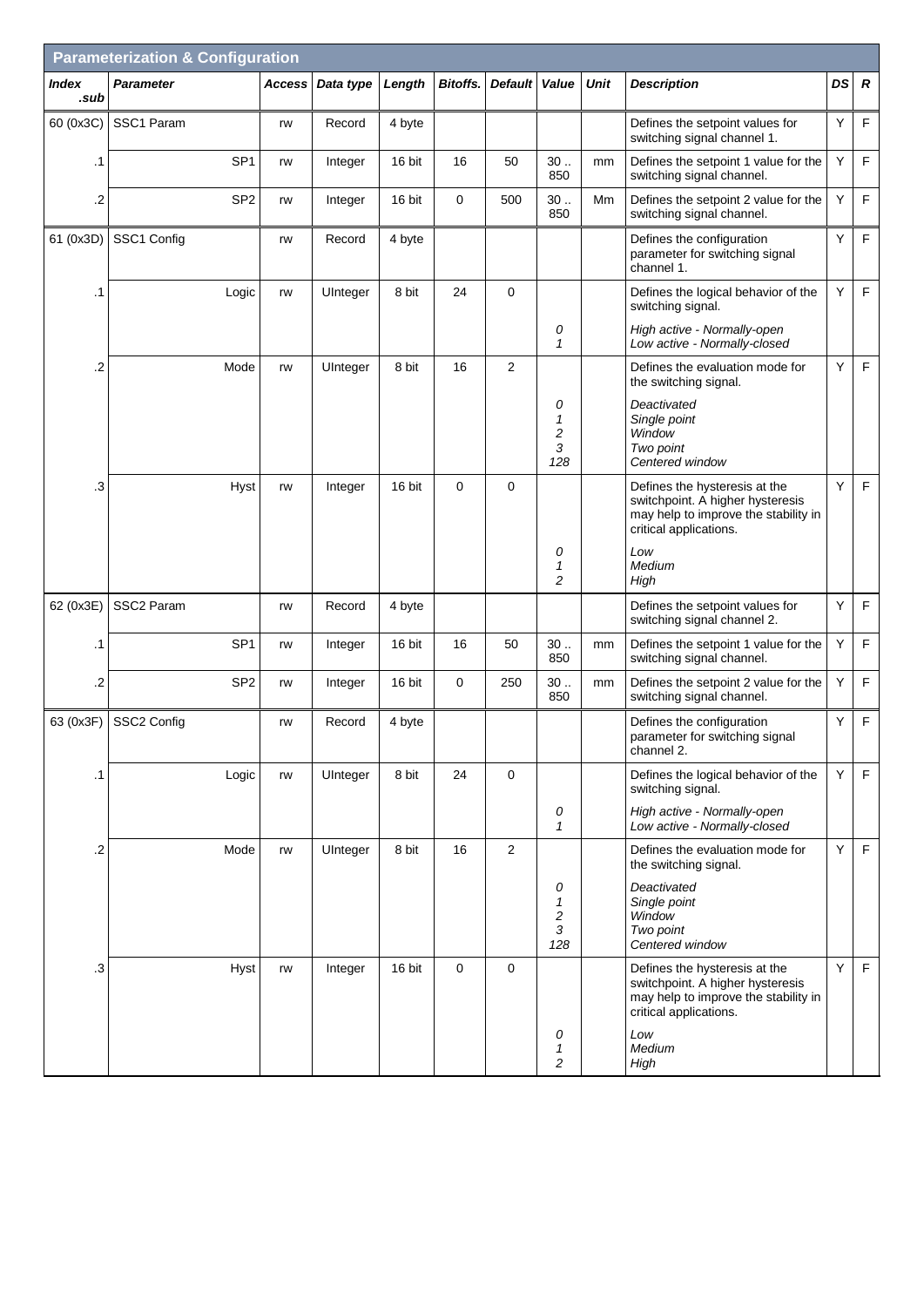| <b>Parameterization &amp; Configuration</b> |                        |        |           |        |             |                |                                                   |             |                                                                                                                                      |    |                  |
|---------------------------------------------|------------------------|--------|-----------|--------|-------------|----------------|---------------------------------------------------|-------------|--------------------------------------------------------------------------------------------------------------------------------------|----|------------------|
| Index<br>.sub                               | <b>Parameter</b>       | Access | Data type | Length | Bitoffs.    | <b>Default</b> | Value                                             | <b>Unit</b> | <b>Description</b>                                                                                                                   | DS | $\boldsymbol{R}$ |
| 64 (0x40)                                   | SSC1 Config Ext        | rw     | Record    | 7 byte |             |                |                                                   |             | Defines extended configuration<br>options for switching signal<br>channel 1.                                                         | Y  | F                |
| .1                                          | <b>SP Offset</b>       | rw     | Integer   | 16 bit | 40          | 25             | 1<br>250                                          | mm          | The setpoint offset defines the<br>switchpoint of the sensor relative<br>to the setpoint 1 in setpoint units.                        | Y  | $\mathsf F$      |
| .2                                          | Off Delay              | rw     | UInteger  | 16 bit | 24          | 0              |                                                   | ms          | Defines the switching delay for a<br>high-to-low transition of the<br>switching signal.                                              | Υ  | F.               |
|                                             |                        |        |           |        |             |                | 0<br>1<br>60000                                   |             | <b>Disabled</b>                                                                                                                      |    |                  |
| .3                                          | On Delay               | rw     | UInteger  | 16 bit | 8           | 0              |                                                   | ms          | Defines the switching delay for a<br>low-to-high transition of the<br>switching signal.                                              | Y  | $\mathsf F$      |
|                                             |                        |        |           |        |             |                | 0<br>1.1<br>60000                                 |             | <b>Disabled</b>                                                                                                                      |    |                  |
| .4                                          | Substitute<br>Behavior | rw     | UInteger  | 8 bit  | $\mathbf 0$ | 0              |                                                   |             | Defines the behavior of the<br>switching signal if the<br>measurement value is 'out-of-<br>range' or measurement is not<br>possible. | Y  | F                |
|                                             |                        |        |           |        |             |                | 0<br>$\mathbf{1}$<br>$\overline{\mathbf{c}}$<br>3 |             | Hold<br>Max. value<br>High - Closed<br>Low - Open                                                                                    |    |                  |
| 65 (0x41)                                   | SSC2 Config Ext        | rw     | Record    | 7 byte |             |                |                                                   |             | Defines extended configuration<br>options for switching signal<br>channel 2.                                                         | Y  | $\mathsf F$      |
| .1                                          | SP Offset              | rw     | Integer   | 16 bit | 40          | 25             | 1.<br>250                                         | mm          | The setpoint offset defines the<br>switchpoint of the sensor relative<br>to the setpoint 1 in setpoint units.                        | Υ  | $\mathsf F$      |
| .2                                          | Off Delay              | rw     | UInteger  | 16 bit | 24          | $\mathbf 0$    |                                                   | ms          | Defines the switching delay for a<br>high-to-low transition of the<br>switching signal.                                              | Y  | $\mathsf F$      |
|                                             |                        |        |           |        |             |                | 0<br>$1$<br>60000                                 |             | Disabled                                                                                                                             |    |                  |
| .3                                          | On Delay               | rw     | UInteger  | 16 bit | 8           | 0              |                                                   | ms          | Defines the switching delay for a<br>low-to-high transition of the<br>switching signal.                                              | Y  | F                |
|                                             |                        |        |           |        |             |                | 0<br>1<br>60000                                   |             | <b>Disabled</b>                                                                                                                      |    |                  |
| .4                                          | Substitute<br>Behavior | rw     | UInteger  | 8 bit  | $\mathbf 0$ | 0              |                                                   |             | Defines the behavior of the<br>switching signal if the<br>measurement value is 'out-of-<br>range' or measurement is not<br>possible. | Υ  | F                |
|                                             |                        |        |           |        |             |                | 0<br>1<br>$\overline{\mathbf{c}}$<br>3            |             | Hold<br>Max. value<br>High - Closed<br>$Low - Open$                                                                                  |    |                  |
| 72 (0x48)                                   | Analog Out Param       | rw     | Record    | 4 byte |             |                |                                                   |             | Defines the limits for the ramp<br>characteristic of the analog output.                                                              | Y  | F                |
| .1                                          | SP <sub>1</sub>        | rw     | Integer   | 16 bit | 16          | 50             | 30.<br>850                                        | mm          | Defines the setpoint 1 value for the<br>analog output ramp.                                                                          | Υ  | F.               |
| $\cdot$                                     | SP <sub>2</sub>        | rw     | Integer   | 16 bit | 0           | 500            | 30.<br>850                                        | mm          | Defines the setpoint 2 value for the<br>analog output ramp.                                                                          | Υ  | F                |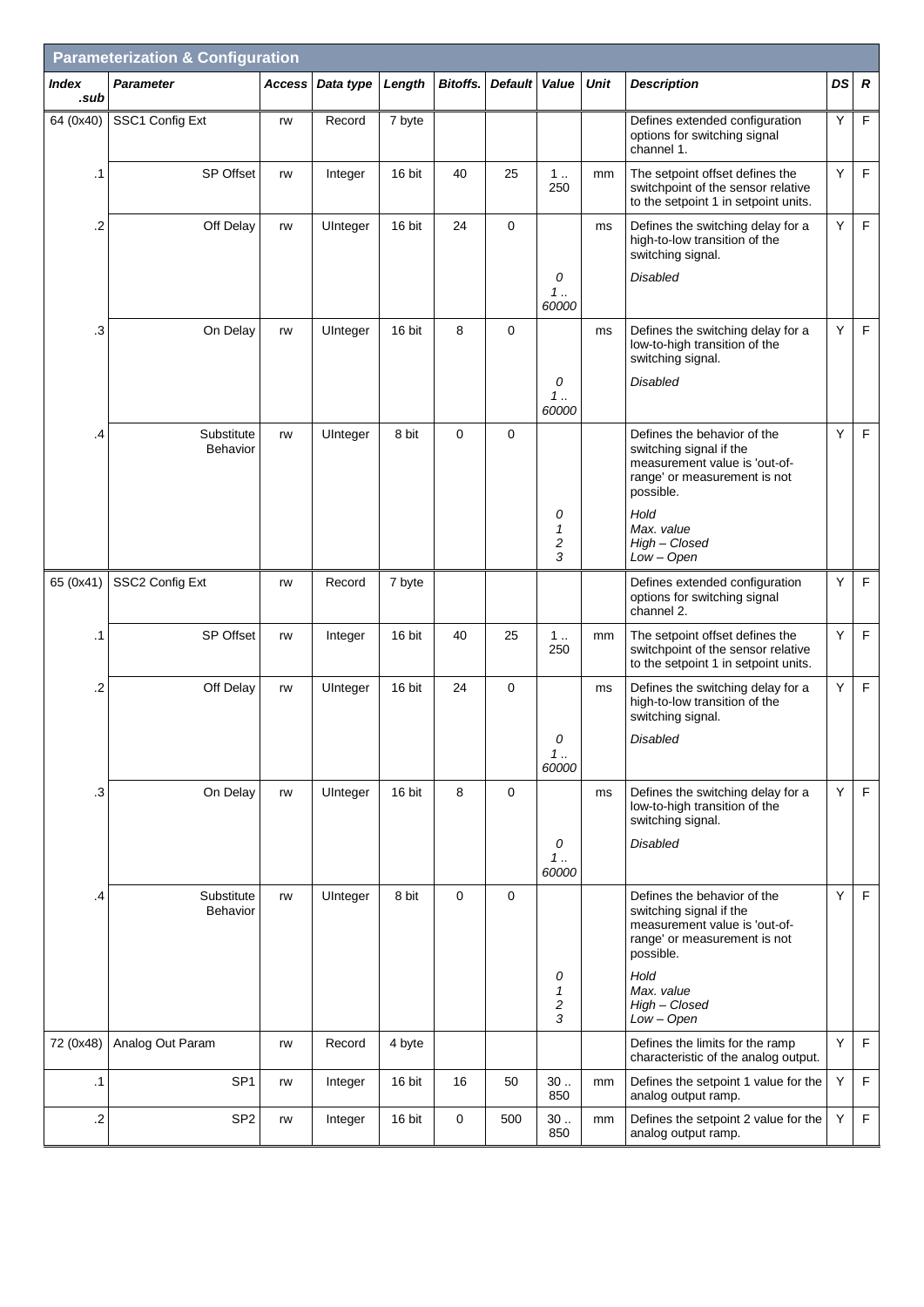| <b>Parameterization &amp; Configuration</b> |                                  |        |           |         |                 |                |                                              |             |                                                                                                                                                            |    |                  |
|---------------------------------------------|----------------------------------|--------|-----------|---------|-----------------|----------------|----------------------------------------------|-------------|------------------------------------------------------------------------------------------------------------------------------------------------------------|----|------------------|
| <b>Index</b><br>.sub                        | <b>Parameter</b>                 | Access | Data type | Length  | <b>Bitoffs.</b> | <b>Default</b> | Value                                        | <b>Unit</b> | <b>Description</b>                                                                                                                                         | DS | $\boldsymbol{R}$ |
| 97 (0x61)                                   | <b>Measurement Config</b>        | rw     | Record    | 11 byte |                 |                |                                              |             | Defines the configuration for<br>parameters that affect the<br>characteristics of the<br>measurement.                                                      | Υ  | F.               |
| $\cdot$ 1                                   | Sound<br><b>Beam Width</b>       | rw     | UInteger  | 8 bit   | 80              | $\overline{2}$ |                                              |             | Selects the configured sound<br>beam width: small, medium or<br>wide.                                                                                      | Y  | $\mathsf F$      |
|                                             |                                  |        |           |         |                 |                | 0<br>$\mathbf{1}$<br>2                       |             | Small<br>Medium<br>Wide                                                                                                                                    |    |                  |
| .2                                          | Small Sound<br><b>Beam Width</b> | rw     | UInteger  | 8 bit   | 72              | 50             |                                              |             | Defines the beam width for the<br>setting 'small' in percent.                                                                                              | Υ  | $\mathsf F$      |
|                                             |                                  |        |           |         |                 |                | 10<br>20<br>$\cdot$ .                        |             | 10%<br>20%                                                                                                                                                 |    |                  |
|                                             |                                  |        |           |         |                 |                | 90<br>100                                    |             | 90%<br>100%                                                                                                                                                |    |                  |
| .3                                          | Medium Sound<br>Beam Width       | rw     | UInteger  | 8 bit   | 64              | 70             |                                              |             | Defines the beam width for the<br>setting 'medium' in percent.                                                                                             | Y  | $\mathsf F$      |
|                                             |                                  |        |           |         |                 |                | 10<br>20<br>$\cdot$ .                        |             | 10%<br>20%<br>                                                                                                                                             |    |                  |
|                                             |                                  |        |           |         |                 |                | 90<br>100                                    |             | 90%<br>100%                                                                                                                                                |    |                  |
| $\cdot$                                     | <b>Wide Sound</b><br>Beam Width  | rw     | UInteger  | 8 bit   | 56              | 100            |                                              |             | Defines the beam width for the<br>setting 'wide' in percent.                                                                                               | Y  | $\mathsf F$      |
|                                             |                                  |        |           |         |                 |                | 10<br>20<br>$\cdot$ .                        |             | 10%<br>20%<br>                                                                                                                                             |    |                  |
|                                             |                                  |        |           |         |                 |                | 90<br>100                                    |             | 90%<br>100%                                                                                                                                                |    |                  |
| .5                                          | Ultrasonic<br>Pulse Length       | rw     | UInteger  | 8 bit   | 48              | $\mathbf 0$    |                                              |             | Defines the length of the ultrasonic<br>burst transmitting signal.                                                                                         | Y  | F                |
|                                             |                                  |        |           |         |                 |                | 0<br>$\mathbf{1}$<br>$\overline{\mathbf{c}}$ |             | Auto<br>Short<br>Long                                                                                                                                      |    |                  |
| .6                                          | Sensor<br>Cycle Time             | rw     | UInteger  | 16 bit  | 32              | 10             | 10<br>60000                                  | ms          | Defines the length of a<br>measurement cycle. If the value<br>exceeds the needed time for a<br>measurement, the sensor pauses<br>for the rest of the time. | Y  | F                |
| .7                                          | Foreground<br>Suppression        | rw     | UInteger  | 16 bit  | 16              | 25             | 25<br>500                                    | mm          | Defines the range in front of the<br>senor, where all received echoes<br>are ignored.                                                                      | Y  | $\mathsf F$      |
| $\boldsymbol{.8}$                           | Background<br>Suppression        | rw     | UInteger  | 16 bit  | 0               | 850            | 50.<br>850                                   | mm          | Defines the range at the end of<br>sensing range, where all received<br>echoes are ignored.                                                                | Y  | F                |
| 98 (0x62)                                   | Echo Suppression                 | rw     | Record    | 51 byte |                 |                |                                              |             | Defines if the echo suppression<br>feature is disabled or enabled.                                                                                         | Υ  | F                |
| $\cdot$ 1                                   | Echo Suppression<br>Config       | rw     | UInteger  | 8 bit   | 400             | 0              |                                              |             | If enabled, the echo suppression is<br>activated according to the settings<br>for the areas.                                                               | Υ  | F                |
|                                             |                                  |        |           |         |                 |                | 0<br>$\mathbf{1}$                            |             | Disabled<br>Enabled                                                                                                                                        |    |                  |
| $\cdot$                                     | Area 1<br>Start                  | rw     | Integer   | 16 bit  | 384             | $\mathbf 0$    | $0$<br>850                                   | mm          | Defines the start position for the<br>respective echo suppression<br>range.                                                                                | Y  | $\mathsf F$      |
| $\cdot$ 3                                   | Area 1<br>Amplitude              | rw     | UInteger  | 8 bit   | 376             | 0              | $0$<br>100                                   | %           | Defines the echo threshold level<br>for the respective echo<br>suppression range.                                                                          | Y  | F                |
| $\cdot$                                     | Area 1<br>Length                 | rw     | Integer   | 16 bit  | 360             | 0              | $0\,$ .<br>850                               | mm          | Defines the range for echo<br>suppression from the respective<br>start position.                                                                           | Υ  | F                |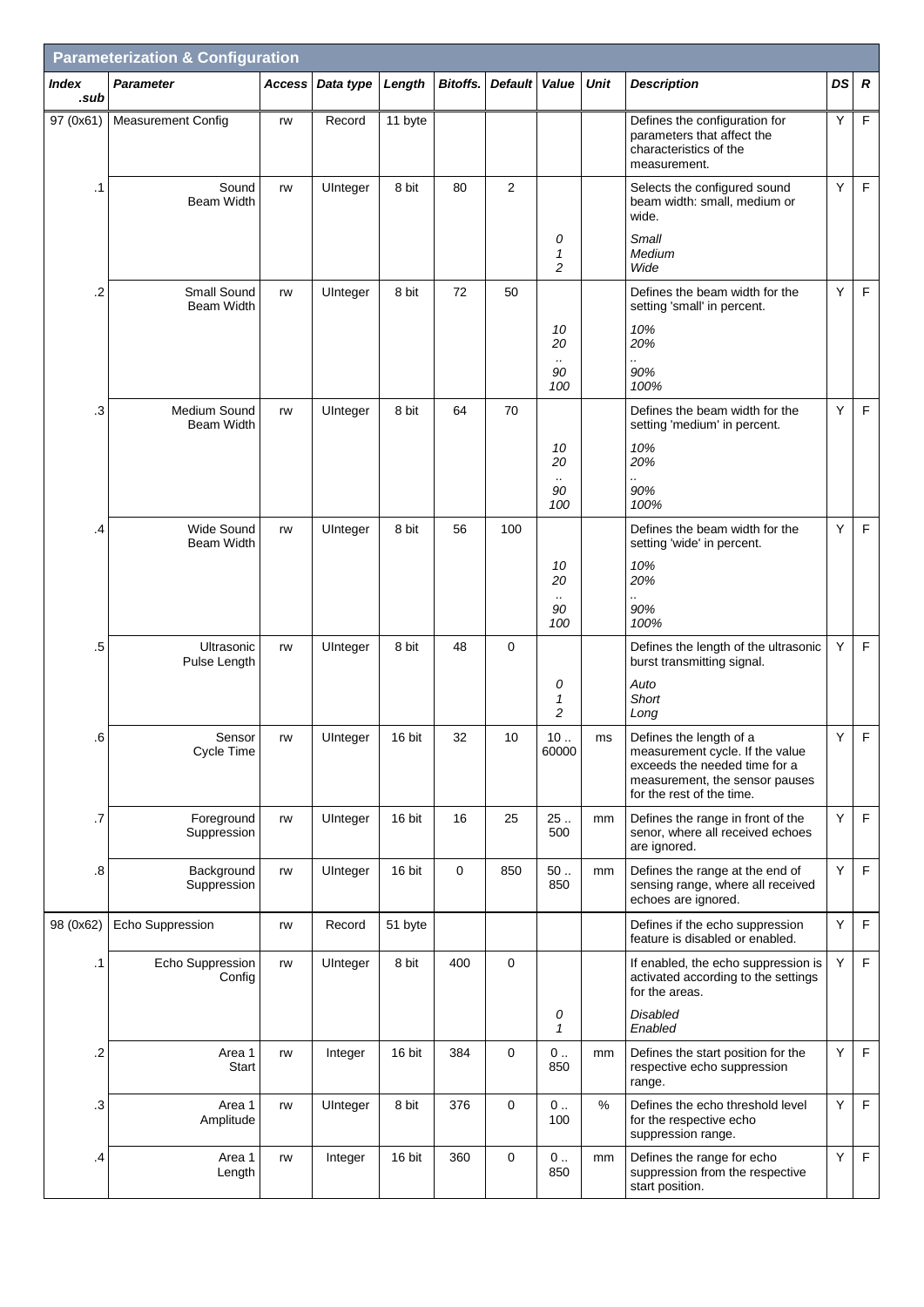|                | <b>Parameterization &amp; Configuration</b> |               |           |        |             |                |                   |      |                                                                                                                                                                                   |    |                  |
|----------------|---------------------------------------------|---------------|-----------|--------|-------------|----------------|-------------------|------|-----------------------------------------------------------------------------------------------------------------------------------------------------------------------------------|----|------------------|
| Index<br>.sub  | <b>Parameter</b>                            | <b>Access</b> | Data type | Length | Bitoffs.    | <b>Default</b> | Value             | Unit | <b>Description</b>                                                                                                                                                                | DS | $\boldsymbol{R}$ |
| $\overline{5}$ | Area 2<br>Start                             | rw            | Integer   | 16 bit | 344         | 0              | $0$<br>850        | mm   | Defines the start position for the<br>respective echo suppression<br>range.                                                                                                       | Y  | $\mathsf F$      |
| .6             | Area 2<br>Amplitude                         | rw            | UInteger  | 8 bit  | 336         | $\mathbf 0$    | $0$<br>100        | %    | Defines the echo threshold level<br>for the respective echo<br>suppression range.                                                                                                 | Y  | $\mathsf F$      |
| .7             | Area 2<br>Length                            | rw            | Integer   | 16 bit | 320         | 0              | $0$<br>850        | mm   | Defines the range for echo<br>suppression from the respective<br>start position.                                                                                                  | Y  | $\mathsf F$      |
| .8             | Area 3  8                                   |               |           |        |             |                |                   |      |                                                                                                                                                                                   | Y  | $\mathsf F$      |
| .25            | Start<br>Amlitude<br>Length                 |               |           |        |             |                |                   |      |                                                                                                                                                                                   |    |                  |
| .26            | Area 9<br>Start                             | rw            | Integer   | 16 bit | 64          | 0              | $0$<br>850        | mm   | Defines the start position for the<br>respective echo suppression<br>range.                                                                                                       | Y  | F                |
| .27            | Area 9<br>Amplitude                         | rw            | UInteger  | 8 bit  | 56          | $\mathbf 0$    | $0$<br>100        | %    | Defines the echo threshold level<br>for the respective echo<br>suppression range.                                                                                                 | Y  | $\mathsf F$      |
| .28            | Area 9<br>Length                            | rw            | Integer   | 16 bit | 40          | 0              | $0$<br>850        | mm   | Defines the range for echo<br>suppression from the respective<br>start position.                                                                                                  | Y  | $\mathsf F$      |
| .29            | Area 10<br>Start                            | rw            | Integer   | 16 bit | 24          | 0              | $0$<br>850        | mm   | Defines the start position for the<br>respective echo suppression<br>range.                                                                                                       | Y  | $\mathsf F$      |
| .30            | Area 10<br>Amplitude                        | rw            | UInteger  | 8 bit  | 16          | 0              | $0$<br>100        | $\%$ | Defines the echo threshold level<br>for the respective echo<br>suppression range.                                                                                                 | Y  | $\mathsf F$      |
| .31            | Area 10<br>Length                           | rw            | Integer   | 16 bit | $\mathbf 0$ | $\mathbf 0$    | $0$<br>850        | mm   | Defines the range for echo<br>suppression from the respective<br>start position.                                                                                                  | Y  | $\mathsf F$      |
| 99 (0x63)      | <b>Eval Config</b>                          | rw            | Record    | 8 byte |             |                |                   |      | Defines the configuration settings<br>for the evaluation of the sensor.                                                                                                           | Y  | F                |
| $\cdot$ 1      | Echo<br>Evaluation                          | rw            | Integer   | 16 bit | 56          | $\mathbf 0$    |                   |      | Defines whether the sensor uses<br>the first or the strongest echo for<br>evaluation purposes. The<br>preferred setting in most<br>applications is to evaluate the first<br>echo. | Y  | $\mathsf F$      |
|                |                                             |               |           |        |             |                | 0<br>$\mathbf{1}$ |      | First echo<br>Strongest echo                                                                                                                                                      |    |                  |
| $\cdot$ .2     | 'No Echo'<br>Is Error                       | rw            | UInteger  | 16 bit | 48          | $\Omega$       |                   |      | Defines if the case 'No Echo' is<br>considered as an error or not.                                                                                                                | Y  | F                |
|                |                                             |               |           |        |             |                | 0<br>$\mathbf{1}$ |      | Inactive<br>Active                                                                                                                                                                |    |                  |
| $\cdot$ 3      | Eval Method                                 | rw            | UInteger  | 16 bit | 40          | $\mathbf{1}$   |                   |      | Defines the method, the received<br>echoes are evaluated with.                                                                                                                    | Y  | F                |
|                |                                             |               |           |        |             |                | 0<br>1<br>2       |      | None<br>Arithmetic average<br>Low pass                                                                                                                                            |    |                  |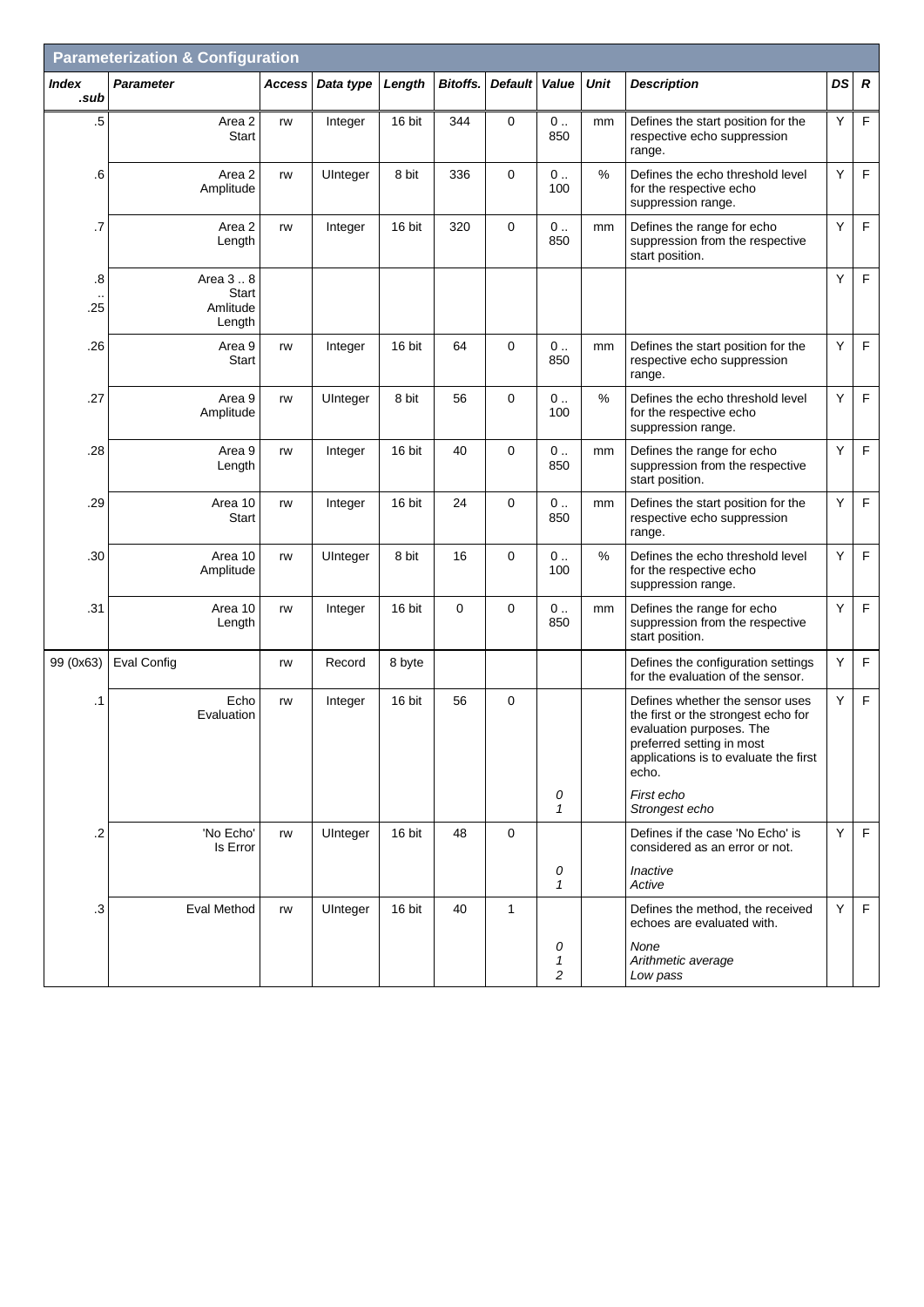| <b>Parameterization &amp; Configuration</b> |                              |               |           |        |             |                |                                                                                                                   |             |                                                                                                                                                                                                                                                                                                                                                                                                                                |    |                  |
|---------------------------------------------|------------------------------|---------------|-----------|--------|-------------|----------------|-------------------------------------------------------------------------------------------------------------------|-------------|--------------------------------------------------------------------------------------------------------------------------------------------------------------------------------------------------------------------------------------------------------------------------------------------------------------------------------------------------------------------------------------------------------------------------------|----|------------------|
| <b>Index</b><br>.sub                        | <b>Parameter</b>             | <b>Access</b> | Data type | Length | Bitoffs.    | <b>Default</b> | Value                                                                                                             | <b>Unit</b> | <b>Description</b>                                                                                                                                                                                                                                                                                                                                                                                                             | DS | $\boldsymbol{R}$ |
| .4                                          | Arithmetic<br>Average        | rw            | UInteger  | 8 bit  | 32          | $\overline{7}$ |                                                                                                                   |             | Defines the average<br>determination. 'Measure' defines<br>the total number of measurements<br>used to generate average<br>determination. 'Skip' defines the<br>number of measurements from<br>this total which are excluded for<br>average determination.                                                                                                                                                                     | Y  | F                |
|                                             |                              |               |           |        |             |                | 0<br>1<br>$\overline{c}$<br>3<br>4<br>5<br>6<br>7<br>8<br>9<br>10<br>11<br>12<br>13<br>14<br>15<br>16<br>17<br>18 |             | Measure 2 - Skip 0<br>Measure 3 - Skip 0<br>Measure 3 - Skip 1<br>Measure 4 - Skip 0<br>Measure 4 - Skip 1<br>Measure 5 - Skip 0<br>Measure 5 - Skip 1<br>Measure 5 - Skip 2<br>Measure 6 - Skip 0<br>Measure 6 - Skip 1<br>Measure 6 - Skip 2<br>Measure 7 - Skip 0<br>Measure 7 - Skip 1<br>Measure 7 - Skip 2<br>Measure 7 - Skip 3<br>Measure 8 - Skip 0<br>Measure 8 - Skip 1<br>Measure 8 - Skip 2<br>Measure 8 - Skip 3 |    |                  |
| .5                                          | Low Pass<br>Weight           | rw            | UInteger  | 8 bit  | 24          | 75             | 1.99                                                                                                              | $\%$        | Defines the weighting in percent<br>with which the result of the<br>previous measurement result is<br>included into the current<br>evaluation.                                                                                                                                                                                                                                                                                 | Y  | F                |
| .6                                          | Low Pass<br>Deviation        | rw            | UInteger  | 8 bit  | 16          | 10             | 10.<br>50                                                                                                         | $\%$        | Defines the allowed deviation to<br>the former measurement.<br>Together with the parameter 'Skip<br>Time', this parameter is used to<br>define an acceptance filter for<br>suppression of short disturbances.                                                                                                                                                                                                                  | Y  | F                |
| .7                                          | Low Pass<br><b>Skip Time</b> | rw            | UInteger  | 16 bit | $\mathbf 0$ | 0              | $0$<br>60000                                                                                                      | ms          | Defines the time until which<br>measured values are skipped after<br>an allowed deviation has been<br>exceeded. Together with the<br>parameter 'Low Pass Deviation',<br>this parameter is used to define an<br>acceptance filter for suppression<br>of short disturbances.                                                                                                                                                     | Y  | F                |
| 100<br>(0x64)                               | Temperature<br>Compensation  | rw            | Record    | 2 byte |             |                |                                                                                                                   |             | Defines the settings and methods<br>for the temperature compensation<br>of the sensor.                                                                                                                                                                                                                                                                                                                                         | Y  | F                |
| .1                                          | Compensation<br>Config       | rw            | UInteger  | 8 bit  | 8           | $\mathbf{1}$   | 0<br>1                                                                                                            |             | Defines the source for the<br>temperature value, which is used<br>for calculation of the measurement<br>value. If disabled, the temperature<br>configured in the parameter<br>'Operating Temperature' is used.<br>Else, the temperature measured<br>inside the sensor is used.<br><b>Disabled</b><br>Enabled                                                                                                                   | Y  | F                |
| .2                                          | Operating<br>Temperature     | rw            | Integer   | 8 bit  | $\mathbf 0$ | 25             | $\overline{c}$<br>$-40$ .<br>100                                                                                  | $^{\circ}C$ | Improved compensation<br>Defines the temperature value<br>used for calculation of the<br>measurement value, if<br>compensation is disabled.                                                                                                                                                                                                                                                                                    | Y  | F                |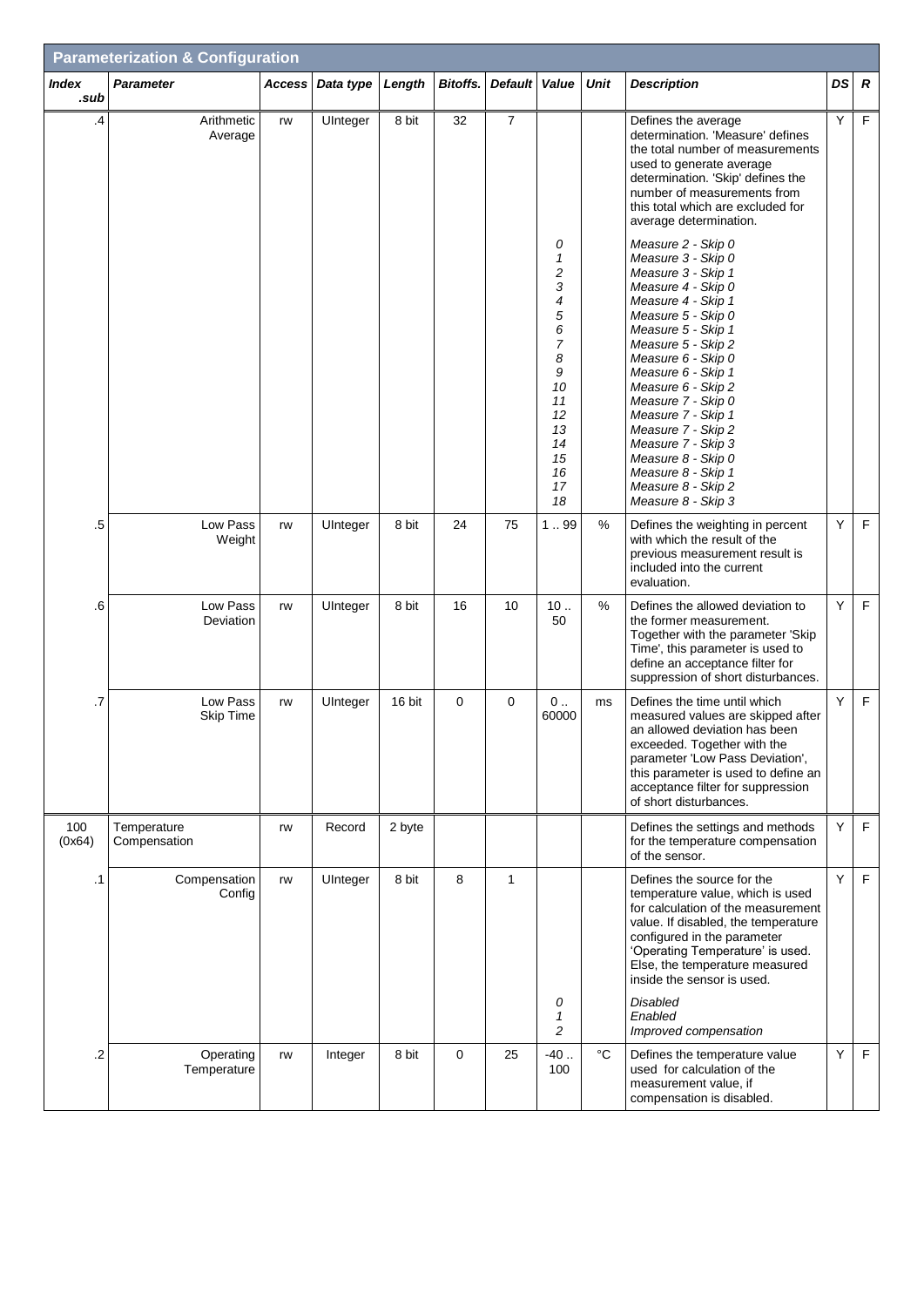| <b>Parameterization &amp; Configuration</b> |                                             |        |                      |        |                |                |                            |                  |                                                                                                                                                                                                                                                                                  |    |                  |
|---------------------------------------------|---------------------------------------------|--------|----------------------|--------|----------------|----------------|----------------------------|------------------|----------------------------------------------------------------------------------------------------------------------------------------------------------------------------------------------------------------------------------------------------------------------------------|----|------------------|
| <b>Index</b><br>.sub                        | <b>Parameter</b>                            | Access | Data type            | Length | Bitoffs.       | <b>Default</b> | Value                      | <b>Unit</b>      | <b>Description</b>                                                                                                                                                                                                                                                               | DS | $\boldsymbol{R}$ |
| 101<br>(0x65)                               | <b>Synchronization Type</b>                 | rw     | UInteger             | 8 bit  |                | 0              | 0<br>1<br>2.10<br>255      |                  | Defines the type of the<br>synchronization between multiple<br>ultrasonic sensors, which might<br>interfer with each other, if operated<br>in close proximity to each other.<br>Auto multiplex mode<br>Auto common mode<br>Reserved<br>External                                  | Υ  | $\mathsf F$      |
| 114<br>(0x72)                               | Analog Out Config                           | rw     | Record               | 9 byte |                |                |                            |                  | Provides configuration possibilities<br>for the behavior and characteristic<br>of the analog output such as type,<br>mode and value ranges.                                                                                                                                      | Y  | F                |
| .1                                          | Type                                        | rw     | UInteger             | 16 bit | 64             | 0              | 0<br>$\mathbf{1}$          |                  | Defines the analog output type.<br>Current<br>Voltage                                                                                                                                                                                                                            | Υ  | $\mathsf F$      |
| .2                                          | Mode                                        | rw     | UInteger             | 16 bit | 56             | 0              | 0                          |                  | Defines the characteristic of the<br>analog output ramp.<br>Rising ramp                                                                                                                                                                                                          | Y  | $\mathsf F$      |
| .3                                          | Lower Output                                | rw     | UInteger             | 8 bit  | 48             | 40             | 1<br>$0$                   | mA               | Falling ramp<br>Defines the lower output value of                                                                                                                                                                                                                                | Υ  | $\mathsf F$      |
| .4                                          | <b>Value Current</b><br><b>Upper Output</b> | rw     | UInteger             | 8 bit  | 40             | 200            | 200<br>$0$                 | $*0.1$<br>mA     | the analog current output.<br>Defines the upper output value of                                                                                                                                                                                                                  | Υ  | F                |
|                                             | Value Current                               |        |                      |        |                |                | 200                        | $*0.1$           | the analog current output.                                                                                                                                                                                                                                                       |    |                  |
| .5                                          | Lower Output<br>Value Voltage               | rw     | UInteger             | 8 bit  | 32             | 0              | $0$<br>100                 | $\vee$<br>$*0.1$ | Defines the lower output value of<br>the analog voltage output.                                                                                                                                                                                                                  | Υ  | $\mathsf F$      |
| .6                                          | <b>Upper Output</b><br>Value Voltage        | rw     | UInteger             | 8 bit  | 24             | 100            | $0$<br>100                 | $\vee$<br>$*0.1$ | Defines the upper output value of<br>the analog voltage output.                                                                                                                                                                                                                  | Υ  | F                |
| .7                                          | Substitute<br>Behavior                      | rw     | UInteger             | 8 bit  | 16             | $\mathbf{1}$   | 0<br>1                     |                  | Defines the behavior of the analog<br>output, if the measurement value<br>is 'out-of-range' or measurement is<br>not possible.<br>Hold<br>Max. value                                                                                                                             | Y  | F                |
| 8                                           | Substitute<br>Value Current                 | rw     | UInteger             | 8 bit  | 8              | 36             | $\overline{c}$<br>0<br>200 | mA<br>$*0.1$     | Substitute value<br>Defines the substitute value for the<br>analog current output, if substitute<br>value is selected as substitute<br>behavior.                                                                                                                                 | Y  | F                |
| .9                                          | Substitute<br>Value Voltage                 | rw     | UInteger             | 8 bit  | $\mathbf{0}$   | $\mathbf 0$    | $0$<br>100                 | $\vee$<br>$*0.1$ | Defines the substitute value for the<br>analog voltage output, if substitute<br>value is selected as substitute<br>behavior.                                                                                                                                                     | Y  | F                |
| 117<br>(0x75)                               | Local Parameterization                      | rw     | UInteger             | 8 bit  |                | 0              | 0<br>1<br>$\overline{c}$   |                  | This lock prevents the device<br>settings from being changed via<br>local operating elements on the<br>device. In the mode 'Time locked'<br>the local parametrization is only<br>possible for the first 5 minutes<br>after power-on.<br><b>Unlocked</b><br>Time locked<br>Locked | Y  | F                |
| 120<br>(0x78)                               | <b>Event Config</b>                         | rw     | Record <sup>S0</sup> | 2 byte |                |                |                            |                  | Defines which event sources can<br>trigger events.                                                                                                                                                                                                                               | Y  | F                |
| $\cdot$ .2                                  | Warning -<br><b>Invalid Measurement</b>     | rw     | Boolean              | 1 bit  | $\mathbf{1}$   | 0              | 0<br>1                     |                  | Enabled: an event is generated if<br>sensor signals do not allow a valid<br>evaluation or no measurement<br>data are available.<br><b>Disabled</b><br>Enabled                                                                                                                    | Y  | F                |
| .3                                          | Warning -<br>Signal Error                   | rw     | <b>Boolean</b>       | 1 bit  | $\overline{2}$ | 0              | 0<br>$\mathbf{1}$          |                  | Enabled: an event is generated if<br>sensor signals are not valid due to<br>e.g. interferences or inconsistent<br>acquisition values.<br><b>Disabled</b><br>Enabled                                                                                                              | Y  | F                |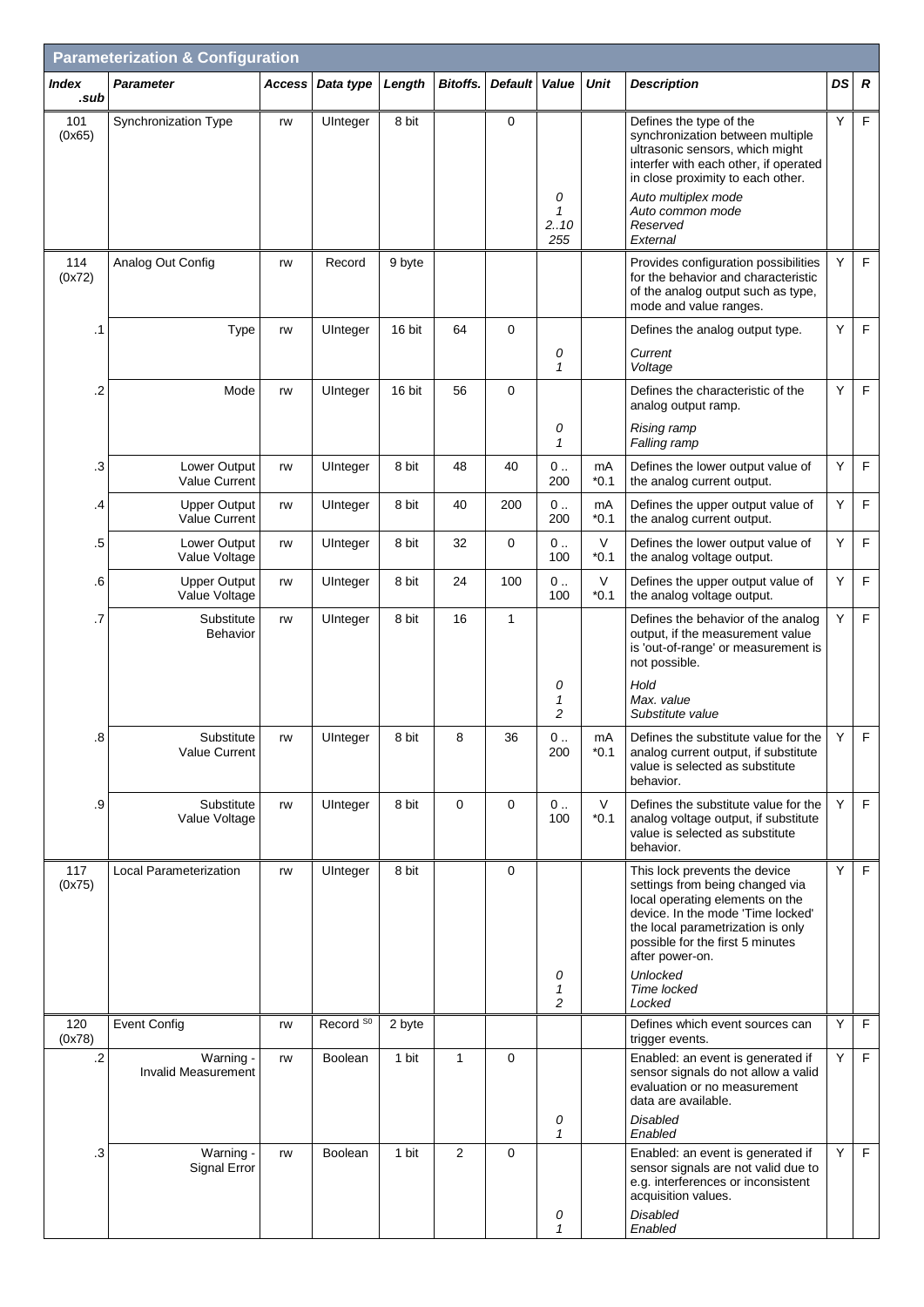| <b>Observation</b>   |                                |               |                      |        |                 |                |                                               |             |                                                                                                    |           |                |
|----------------------|--------------------------------|---------------|----------------------|--------|-----------------|----------------|-----------------------------------------------|-------------|----------------------------------------------------------------------------------------------------|-----------|----------------|
| <b>Index</b><br>.sub | <b>Parameter</b>               | <b>Access</b> | Data type            | Length | <b>Bitoffs.</b> | <b>Default</b> | Value                                         | <b>Unit</b> | <b>Description</b>                                                                                 | <b>DS</b> | $\overline{R}$ |
| 36 (0x24)            | <b>Device Status</b>           | ro            | UInteger             | 8 bit  |                 | 0              |                                               |             | Indicator for the current device<br>condition and diagnosis state.                                 |           | F              |
|                      |                                |               |                      |        |                 |                | 0<br>$\mathcal I$<br>$\overline{c}$<br>3<br>4 |             | Device is OK<br>Maintenance required<br>Out of specification<br><b>Functional check</b><br>Failure |           |                |
| 236<br>(0xEC)        | <b>Measurement Data</b>        | ro            | Record <sup>S0</sup> | 5 byte |                 |                |                                               |             | Collection of measurement data<br>relevant for observation of device<br>operational state.         |           |                |
| . 1                  | <b>Measurement Value</b>       | ro            | Integer              | 16 bit | 24              | $\Omega$       | $0 \ldots$<br>850                             | mm          | Shows the current measurement<br>value.                                                            |           |                |
| .3                   | $SSC1 -$<br>Switching Signal 1 | ro            | UInteger             | 8 bit  | 8               | $\Omega$       | 32764<br>0<br>1                               |             | No measurement data<br>Shows the current status of the<br>switching signal 1.<br>Low<br>High       |           |                |
| $\cdot$              | $SSC2 -$<br>Switching Signal 2 | ro            | UInteger             | 8 bit  | $\Omega$        | $\Omega$       | 0<br>1                                        |             | Shows the current status of the<br>switching signal 2.<br>Low<br>High                              |           |                |

NOTE 1: The parameter data provide the attributes DS (Data Storage) and R (Reset behavior). The following rules apply:

DS: Parameter marked with 'Y' (yes) are exchanged with the master via the data storage mechanism.

R: Parameter marked with 'F' are reset to the default value upon reception of the command 'Restore Factory Settings'.

NOTE 2: Parameter with datatype Record or Array, which are marked with 'S0' can only be accessed over subindex 0 (whole parameter object). Subindex access to single items is not possible.

| <b>Command Interface</b> |                                 |                    |                                                                                                                                                                                        |        |                         |                                                                                                                                          |  |  |  |  |
|--------------------------|---------------------------------|--------------------|----------------------------------------------------------------------------------------------------------------------------------------------------------------------------------------|--------|-------------------------|------------------------------------------------------------------------------------------------------------------------------------------|--|--|--|--|
| <b>Index</b>             | <b>Parameter</b>                | <b>Access</b>      | Data type                                                                                                                                                                              | Length | Value                   | <b>Description</b>                                                                                                                       |  |  |  |  |
| 2(0x02)                  | <b>System Command</b>           | <b>WO</b>          | UInteger                                                                                                                                                                               | 8 bit  | See<br>command<br>value | Command interface for applications. A positive acknowledge indicates the<br>complete and correct finalization of the requested function. |  |  |  |  |
| Command<br>Value         | Command                         | <b>Description</b> |                                                                                                                                                                                        |        |                         |                                                                                                                                          |  |  |  |  |
| 130 (0x82)               | <b>Restore Factory Settings</b> |                    | The parameter of the device are reset to factory settings. Note: A download of the data storage may be<br>executed on the next power cycle and overwrite the factory default settings! |        |                         |                                                                                                                                          |  |  |  |  |